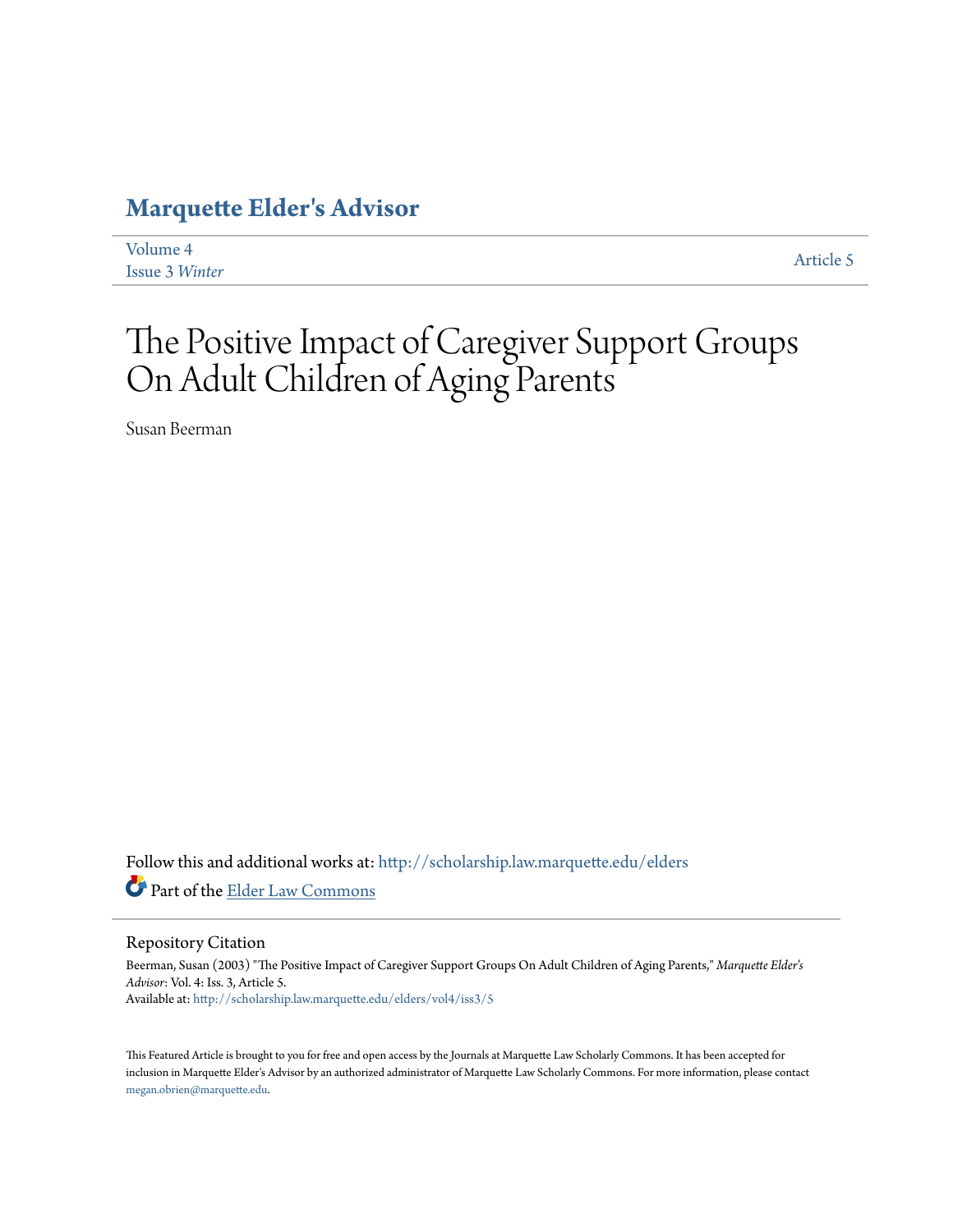# **The Positive Impact of Caregiver Support Groups on Adult Children of Aging Parents**

#### **By Susan Beerman**

*Adult children of aging parents often suffer from a multitude of problems, which they endure quietly and alone. This article describes how five such caregivers formed a support group and derived invaluable help in coping.*

dult children of aging parents are the unsung heroes of eldercare. What caregivers do "for free" has been estimated to have a value of **\$196** billion per year.' They devote countless hours, physical stamina, and emotional strength to help care for one or both of their parents. In many instances caregivers neglect their own health and emotional well-being. They often suffer from feelings of depression, isolation, sleeplessness, weight gain or loss, chronic pain, and anxiety. "It is noteworthy that each of the most common caregiver health problems can potentially impair the caregiver's ability to provide physical and emotional support for a frail elder."2

Although caregivers may suffer from a multitude of problems, they often endure their pain isolated and alone. Their profound silence often belies the caregivers' intense need for help, support and validation that they are doing a good **job.**

According to a national caregiver study con-

*Susan Beerman, M.S., M.S.W, A.C.S.W.* is founder and president of Barrister Consulting Services, Ltd., a consulting firm specializing in geriatrics and individuals with special needs. Her book **ELDERCARE 911: THE CAREGIVER'S COMPLETE HANDBOOK FOR MAKING DECISIONS is** available in bookstores.

ducted **by** the National Council on Aging and the Robert Woods Johnson Foundation,

**[A]** recurring theme in most of the (caregiver) interviews was the reluctance of many caregivers to seek help, even when on the verge of physical exhaustion. The reason given most often: the caregivers (and sometimes the care recipients) felt that they would somehow be failing to cope with a basic family responsibility **if** they acknowledged a need for support. Caregiver respite and service providers often must find tactful ways to convince caregivers that they can work even more effectively when they accept help.<sup>3</sup>

**A** support group often provides caregivers with the type of help they need. It is considered a safe venue for many caregivers to discuss their feelings, concerns, anger, and frustration. But a group setting is not for everyone. Some caregivers feel uncomfortable because they feel a loss of anonymity in a group or they may find it difficult to talk about personal issues with several people. Often caregivers express disdain about listening to other people's problems. They sometimes admit that if they can deny the reality of the future they can live and cope with the present. **If** caregivers express feeling uncertain about a group experience they may want to try a particular group through a recommendation from a friend, or geriatric professional, such as a social worker or registered nurse. **If** they decide it is not the type of experience they are looking for then it is their right—and choice to reach out for another type of intervention.

For the willing caregiver, the group can provide a meaningful array of supports and experiences. **A** caregiver study conducted **by** Louisiana State University provided, "[Olur findings suggest that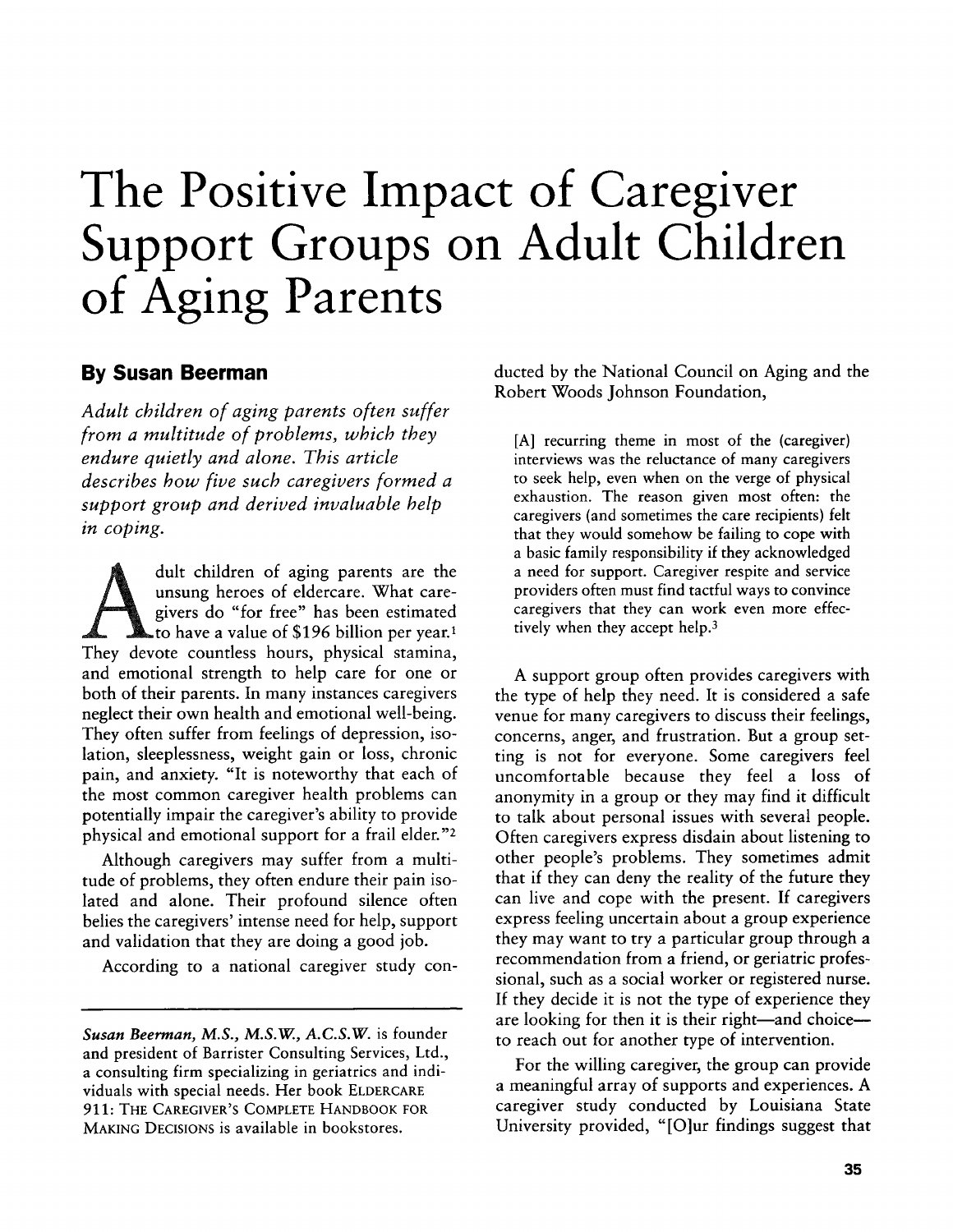caregivers are likely to experience fewest relational conflicts and unmet expectations when their networks are composed of individuals who have had caregiving experience."4

Historically, in the field of social work, "group work did not begin as a method of helping people in trouble to solve their problems but as a way of organizing individuals into groups for purposes of self-help toward a better life."s It is a forum that brings people together with similar problems in an atmosphere that can provide the individual with a level of comfort, acceptance, and security. Support groups for the adult children of aging parents may focus on eldercare, caregiver issues, and the complexities of family relationships and dynamics. **"A** support group can be a vital link in your self-help education network."6 According to a study conducted in Wisconsin and Michigan,

Caregivers stressed three main areas they felt should be incorporated into caregiver support groups:

- **1.** Practical issues such as legality and financial issues, letting the doctor know whether or not the family wishes life support to be used, and learning as much as possible about the dementia and its course from beginning to end;
- 2. Caregiver needs, both emotional and practical; and
- **3.** Help with nursing home placement.<sup>7</sup>

According to the psychotherapist **I.D.** Yalom, some of the curative factors in groups include:

- **1.** Instillation **of** hope;
- 2. Universality;
- **3.** Imparting of information;
- 4. Altruism;
- **5.** The corrective recapitulation of the primary family group;
- **6.** Development of socializing techniques;
- **7.** Imitative behavior;
- **8.** Interpersonal learning;
- **9.** Group cohesiveness;
- **10.** Catharsis; and

#### **11.** Existential factors.8

In general, considering Yalom's curative factors, one may conclude that providing education, hope, and friendships in a group setting is a positive therapeutic tool for adult children caring for their aging parents.

The following discussion will examine the process through which five people came together to form a specific caregiver support group. Some of the information about this group was excerpted from an actual caregiver support group.

#### **Organizing the Group**

**A** social worker at a local hospital identified and contacted five women in order to form a caregiver support group. The women shared the following characteristics: They were all daughters of an aging parent, they all had jobs outside the home, and at least one of their parents had received a diagnosis of Alzheimer's disease.

The social worker sent the women a short questionnaire. They were asked to complete a brief biographical section, and then they selected the most convenient days, times, and the number of sessions per month. The women agreed to participate in a group that would meet twice a month, for six months at **7:30** p.m. in the social work conference room of the local hospital. At the end of the six months the group members would have the option to decide whether they wanted to continue or terminate the group.

#### **The Initial Phase**

**All** the group members arrived on time. Initially, they decided that they preferred to use only their first names. The only other knowledge they had of one another was that they shared a common eldercare problem. The social worker that facilitated the group began **by** talking to the women about the participants' commonalities. She addressed eldercare problems in general and tried to provide a common ground for the women.

The social worker made **it** clear that the group had control of what they would do with the time they spent together. After the introductions she talked to them about the structure of the group.

Group structure refers to how the group is organized, how often **it** meets, where **it** meets,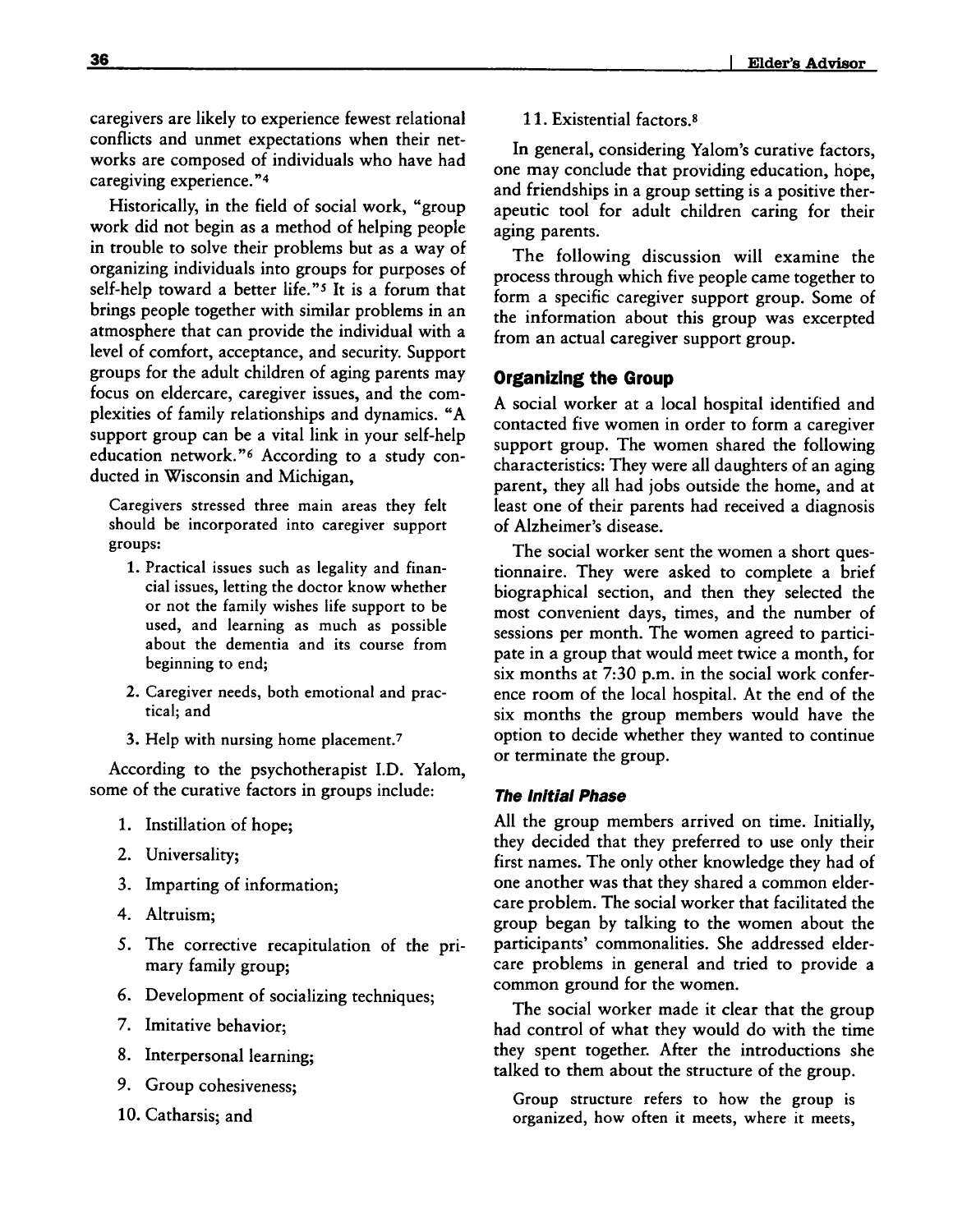who attends, and so on. These arrangements affect how participants will interact with each other in the group **by** making the relationships more intense and exclusive, as when a group meets frequently and does not admit new members, or more diffuse as in a group which meets monthly and has an open membership.<sup>9</sup>

The group leader then spoke to the women about their expectations. They unanimously agreed that they were looking forward to talking about their feelings and concerns. One member expressed an interest in learning more about Alzheimer's disease and what to expect as the disease progressed. Two members agreed with the woman and two disagreed. The group decided to discuss this issue at a later date. Another member of the group suggested that they invite a guest speaker such as a geriatric physician to join the group.

During this type of session the women would have the opportunity to ask questions about their parent's physical condition as well as to learn about the advances in treatment options. The group appeared to be interested in the idea, but decided to wait for a month or two before they made a final decision. The facilitator mentioned to the women that in an emergency or crisis one of the members might need more of the group's time then at other times. They discussed how they felt about focusing on one group member during a particular session. The group agreed that if a member needed the attention of the group due to a crisis or emergency, then the group would put aside their plans for that particular session for the good of the individual. The women decided that at the next session each member of the group would have an opportunity to talk about the unique situation that brought her to the group. **If** any members did not want to participate in the next session, the other members would respect and accept their decision.

The participants also decided on the initial overall goals of the support group:

- To vent their feelings and concerns;
- \* To learn more about Alzheimer's disease;
- \* To receive educational materials, information and appropriate community referrals for their parent; and
- \* To learn techniques to help them cope

with their feelings such as frustration, guilt, loneliness, anger, and isolation.

At the end of ninety minutes, five individual caregivers left as one group, with specific goals and certain individual expectations for their group experience.

#### **The Middle Phase**

After several weeks the group clearly had its leaders and followers. It miraculously took on a life of its own. Although the members adhered to the original format, they made some adjustments to accommodate the needs of the group's members. For example, two of the members realized that the **7:30** p.m. time slot was too early for them due to certain family obligations. The group agreed to meet at **8:00** p.m. in order to stay together and accommodate the members. They also spent time discussing the prospect of inviting guest speakers. **They** decided against it, citing the fact that they are willing to share the information that they received through organizations, the Internet, and their parents' physicians.

As the weeks progressed the group facilitator was able to identify some of the small changes group members were making in their lives. For instance, one woman worked as a waitress from **8:00** p.m. to **6:00** a.m. She slept for a few hours during the day, and took care of her father the rest of the time. The physical exhaustion and mental stress left her feeling ill and irritable. The group devoted an entire session to helping this member express her feelings. They surrounded her with the support she needed to begin thinking about how she could change her quality of life, and still remain an effective caregiver for her father. The following week she told the group that she hired a professional caregiver during the day so that she could get more rest, and she talked to her employer about more flexible hours.

Another woman expressed that she felt conflicted about the inordinate amount of time she spent with her father. She said, **"My** dad needed me every day this week for one thing or another, but my **fif**teen-year-old son needed me also." The group asked the woman what she did to help her father. She told them that she grocery shopped and cooked dinner for him every night. The group suggested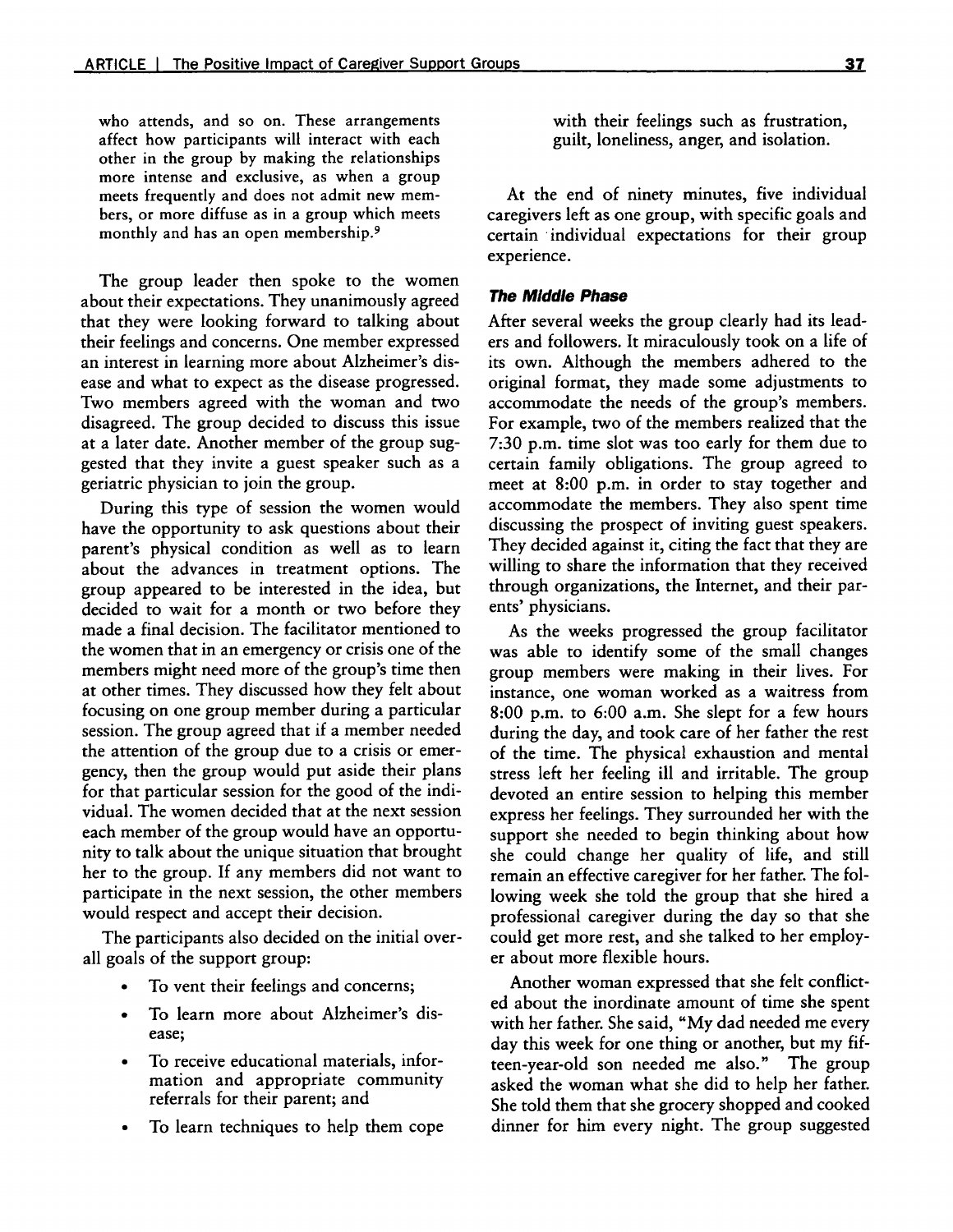that she would save time and energy **by** shopping and cooking once a week and freezing meals in individual containers. Two weeks later the woman reported that she tried both suggestions and she saved several hours each week. Although she had other problems, she felt that these changes provided her with a helpful place to start.

One of the women did not participate in the group discussions very often. Each week she seemed more and more removed from the group. The group leader noted that she appeared increasingly distant and depressed. She spoke to the woman about her behavior and the woman consented to talk about her feelings with the group. When she finally shared her feelings with the group they learned that she had a history of depression and anxiety. The group asked her if she saw her doctor and she said that she did not have time because she was so busy with her mother. The group spent the entire session talking to her, empathizing and encouraging her to get the medical attention she needed. To the amazement of the group the woman returned the following week and admitted that she had not called her physician. They asked her what **it** would take for her to do what she needed to do. She said, "Someone has to dial the number." To the surprise of the group leader and the other group members, one of the woman took out her cell phone and said, "What's the number?" The woman gave her the number and left a message for her doctor. The following week she returned to the group and announced that she had seen the doctor and he had prescribed the appropriate medications.

The members recognized that the group was an important addition to their lives. At the end of the six months the group unanimously voted to stay together for another six months. It became increasingly clear that their new relationships brought them together as friends outside the group setting. The group remained intact for almost two years until **it** terminated due to an unfortunate cut in the hospital budget.

#### **The Final Phase**

The women knew that the last meeting of the caregiver support group was inevitable. Fortunately for these group members, the facilitator was experienced in the "ending" phase of group work and

began the termination process several weeks before the final session. "Whenever termination is being considered, a thorough review and evaluation of what has or has not been accomplished and of the processes **by** which these gains were made or failed to be made, is imperative."<sup>10</sup> For several weeks the group members talked about their feelings, what they felt they had learned from one another, and their expectations for the future.

At **8:00** p.m. four of the five women arrived for the last session. The fifth woman arrived forty minutes late. "Clients refuse to accept the notion of termination and behave as though **it** were not going to happen."II The group facilitator encouraged the group members to talk about how they felt about there last day together. Two of the members expressed the fact that they felt the support of the group and that **it** carried them from week to week. One woman said, **"I** felt like people really understood what I was going through. **I** knew that sometimes I get loud and angry but you accepted me." Another woman added, "I'll miss all of you because you said things that made me think about my life and my parents. Thinking about things in a new way was very important and helpful."

Two of the women expressed a sense of loss and separation due to the unique relationships they formed with the group members and the leader. One woman fled the group during the last session and never said goodbye. She left a note in the facilitator's mailbox that described how much the group meant to her and that she was afraid to see **it** end. She expressed her deep regret for not saying goodbye. At times group members may demonstrate their grief **by** "[a] precipitate break in the relationship **by** the client as though to say that the client will leave the worker before the worker leaves the **client."12 A** few days later the group leader tried to reach out to the woman and contacted her **by** telephone. When the woman answered the telephone she said, "I don't have time to talk to you."

As the group continued to explore their feelings the women began to express some very deep emotions. "I leave all of the problems here; the girls take away the hurt and pain." "I escape and feel safe." "These women are my friends. They understand the agony of taking care of a parent." Another woman said, **"I** only wanted to learn